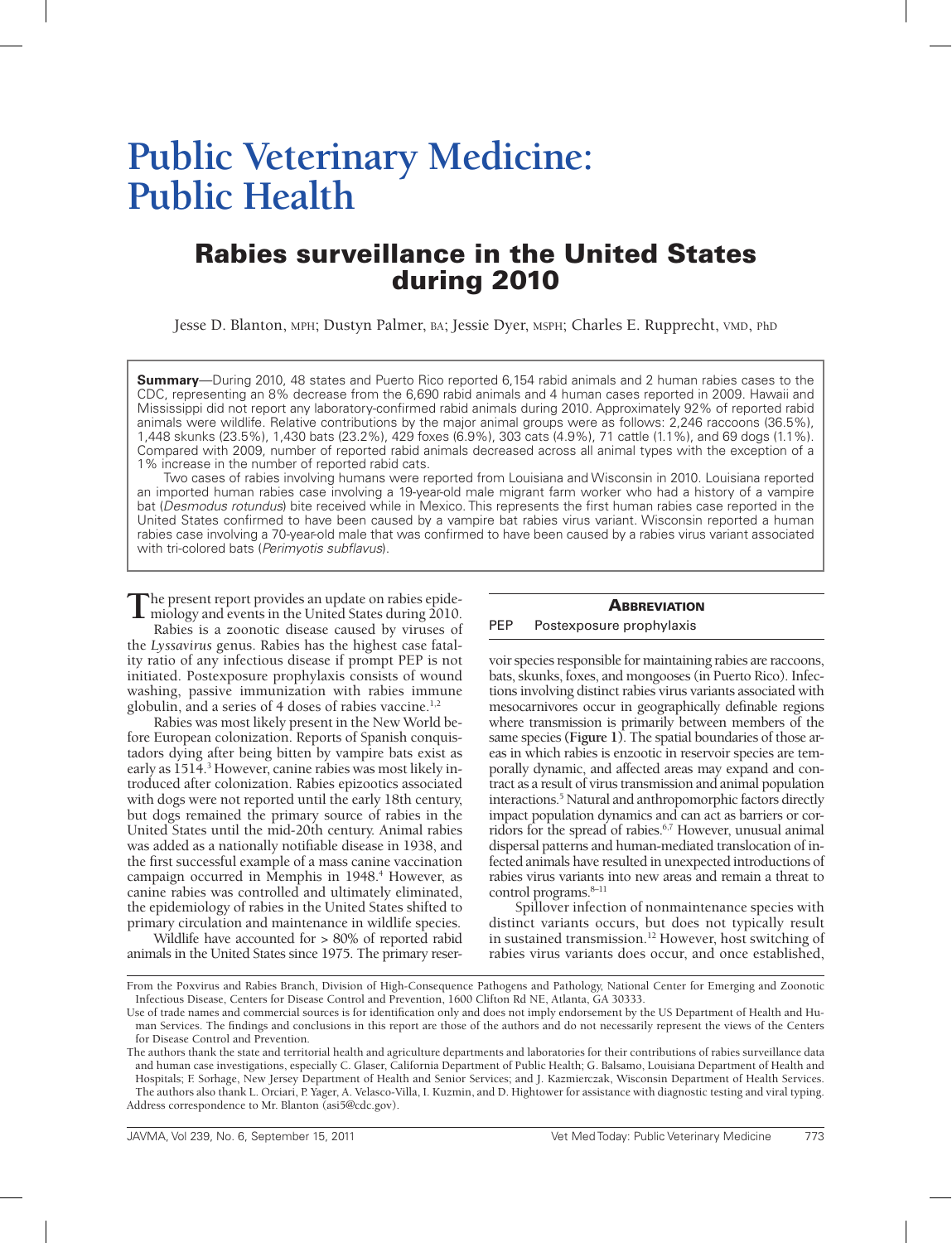

Figure 1—Distribution of major rabies virus variants among mesocarnivore reservoirs in the United States and Puerto Rico, 2010.

these variants can perpetuate regionally and become enzootic in new reservoir species.13–15 Phylogenetic analysis of circulating variants has suggested that canine rabies virus variants were the probable origins of several circulating wildlife variants of foxes (Texas and Arizona), skunks (California and north central United States), and mongooses (Puerto Rico). The remaining extant rabies virus variants in the US (ie, raccoon, south central skunk, and Flagstaff rabies virus variants) have been phylogenetically associated with switching from bat-associated rabies virus variants.<sup>13</sup>

Circulating independently of rabies virus variants associated with mesocarnivores are multiple variants associated with several species of bats. More than 30 species of bats have been reported with rabies in the United States, and more than 8 rabies virus lineages have been identified and associated with these bat species.<sup>16</sup> However, in contrast to the circulation of rabies in mesocarnivores, the greater mobility and population interactions of bats preclude definitive determination of the distribution of bat rabies virus variants other than the geographic ranges of the implicated host bat species. Recent studies<sup>17</sup> have suggested lower frequencies of cross-species transmission and host shift with increasing phylogenetic distance between bat species. Similarities in biological barriers and social structures of closely related bat species could account for higher rates of cross-species transmission of rabies virus and may be a factor in the evolution of current bat rabies virus variants.

Ongoing public health activities, including vaccination of wildlife and companion animals, education of the public and health professionals, and application of rabies PEP, have dramatically reduced the burden of rabies in humans in the United States. However, over the past 2 decades, human rabies has become primarily associated with bat exposures. Investigations of human rabies cases in the United States over the past 2 decades have often found a history of known proximity to or

contact with a bat in which a report of a bite was not acknowledged. These investigations are frequently limited by recall bias (exposures typically occurred several months before the patient becomes ill) and may rely on hearsay reports from friends and family after the patient is nonresponsive. While a bite from a rabid bat remains the most parsimonious explanation for these human rabies cases in the absence of known contact, these findings are the foundation of current Advisory Committee on Immunization Practices recommendations to evaluate persons with direct contact with a bat or persons who may have had unacknowledged contact with a bat (eg, a deeply sleeping person or an unattended child, a mentally disabled person, or an intoxicated person finding a bat in a room). If a person can be reasonably certain a bite, scratch, or mucous membrane contact did not occur or the bat is available for testing and is negative for the presence of rabies virus, PEP is not necessary.1

Rabies control in bats by conventional methods is not currently feasible, and prevention of human rabies infection with bat rabies virus variants will continue to rely on health education to avoid exposure, careful exposure assessment in the event of potential contact, and judicious administration of PEP.

# Reporting and Analysis

Human and animal rabies are nationally notifiable conditions in the United States.<sup>18,19</sup> Animal rabies surveillance is laboratory based, comprising 126 state health, agriculture, and university pathology laboratories performing the standard direct fluorescent antibody test to establish a rabies diagnosis.<sup>20</sup> In addition, targeted enhanced surveillance is carried out by more than 25 wildlife biologists engaged by the USDA Wildlife Services to work with oral rabies vaccination programs; the direct rapid immunohistochemical test is used in these programs.<sup>21</sup>

During 2010, 9 states (Arkansas, Georgia, Idaho, Massachusetts, Michigan, North Dakota, South Dakota, Vermont, and West Virginia) transmitted laboratory data for rabies diagnostic activity primarily by use of the Public Health Information Network Messaging System.<sup>22</sup> Other states submitted animal rabies data on a monthly or annual basis directly to the CDC Poxvirus and Rabies Branch. In addition, diagnostic activity conducted as part of enhanced surveillance activities carried out by USDA Wildlife Services was reported directly to the CDC. During 2010, a total of 106,472 samples were submitted to a laboratory for rabies testing, and of these, 104,647 were considered adequate for testing. This represents a 12.5% decrease in the number of animals tested for rabies, compared with the number tested in 2009. A total of 7,463 animals were submitted by USDA Wildlife Services personnel for testing with the direct rapid immunohistochemical test, accounting for 7.1% of all animals tested in 2010.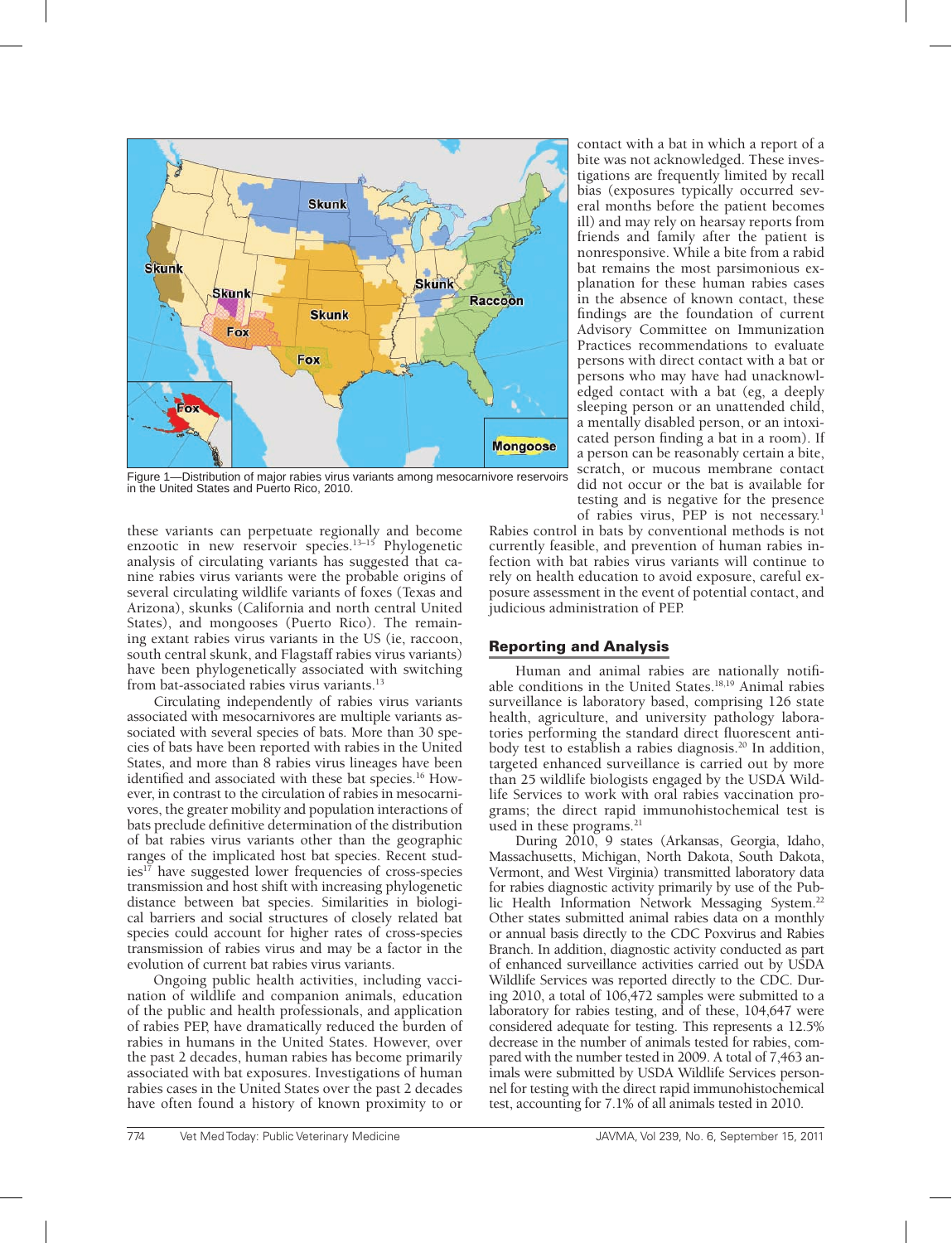The CDC program requests enhanced data on animals submitted for rabies testing, as described previously.22 All states provided data on species, county, and date of testing or collection for all animals submitted for rabies testing, with the exception of Oklahoma, which provided only aggregate numbers by species for nonrabid animals. All states are encouraged to identify bats that are submitted for rabies testing. Twenty-nine states provided some level of bat speciation during 2010. States are also strongly encouraged to type the rabies virus variant isolated from rabid animals by means of either antigenic typing with monoclonal antibodies or phylogenetic typing with sequencing.<sup>23,24</sup> During 2010, 28% of the reported rabid animals included information on the rabies virus variant. Fifteen states provided information on rabies vaccination status of domestic animals submitted for testing, and 25 states and the District of Columbia provided information on human exposures to submitted animals. Nearly 49% of reported animals submitted for rabies testing included a collection location below county level.

For the present report, calculations of the percentage of rabid animals are based on the total number of animals submitted for rabies testing. Because most animals submitted for testing are selected on the basis of abnormal behavior or signs of illness, percentages presented in this report are not representative of the incidence of rabies in the general population. In addition, because of difference in protocols and submission rates among species and states, comparisons of the percentages of rabid animals between species or states are inappropriate. Geographic areas for displayed reservoirs in the United States were produced by aggregating data from 2006 through 2010, and all maps were produced as described.<sup>25</sup>

Calculations of submission rates were based on 2010 population data available from the US Census Bureau. Animal rabies data for Canada during 2010 were provided by the Centre of Expertise for Rabies— Ottawa Laboratory Fallowfield and the Terrestrial Animal Health Division, Canadian Food Inspection Agency. Data for Mexico were obtained from the Pan American Health Organization Epidemiological Information System.<sup>a</sup>

Number of rabid foxes reported showed a moderate peak around June to July, and number of rabid bats peaked sharply in August.

**Raccoons**—The 2,246 rabid raccoons reported in 2010 represented a 3.5% decrease, compared with the number reported during 2009, continuing a declining trend since 2006 **(Table 1)**. The percentage of raccoons submitted for rabies testing that were rabid increased from 11.7% in 2009 to 15.6% in 2010. Fewer rabid raccoons were reported by 14 of the 20 eastern states and the District of Columbia, where raccoon rabies is enzootic, with decreases of  $\geq$  50% reported by 2 of these states (New Hampshire and Tennessee). New York City had a 392.8% increase in the number of rabid raccoons, but no state reported an increase > 100%. States in the northeast and mid-Atlantic in which raccoon rabies was enzootic accounted for 72.1% (1,620 cases; 3.1% increase) of the 2,246 rabid raccoons reported in 2010 **(Figure 3)**. The southeastern states in which raccoon rabies was enzootic—Alabama, Florida, Georgia, North Carolina, South Carolina, and Tennessee-reported 27.0% (606 cases; 17.4% decrease) of all rabid raccoons. Rabid raccoons reported by Texas (18; south central skunk rabies virus variant), Kentucky (1; north central skunk rabies virus variant), and New Mexico (1; Arizona gray fox rabies virus variant) accounted for the remaining cases reported in 2010.

Excluding Tennessee and Ohio, for which rabid raccoons represented a small proportion of all rabid animals reported, states in which raccoon rabies was enzootic reported 65.2% (4,015/6,154) of the national total of rabid animals and 77.6% (3,665/4,724) of all rabid animals other than bats. Overall, these states submitted 41.0 animals/100,000 persons for rabies testing during 2010, down from 47.2 animals/100,000 persons during 2009.

**Bats**—The 1,430 rabid bats reported during 2010 represented a 12.0% decrease, compared with the number reported during 2009. The percentage of bats submitted for rabies testing that were rabid remained stable at 5.9%. Rabid bats were reported from all 48 contiguous

# Rabies in Wild Animals

Wild animals accounted for 5,666 (92.1%) of the reported rabid animals in 2010, representing an 8.4% decrease in the number of rabid wild animals reported overall, compared with 2009 **(Figure 2)**. Raccoons continued to be the most frequently reported rabid wildlife species (36.5% of all rabid animals during 2010), followed by skunks (23.5%), bats (23.2%), foxes (7.0%), and other wild animals including rodents and lagomorphs (1.8%). Seasonal trends for wildlife species were similar to trends for previous years, with peaks in number of rabid raccoons and skunks reported in March to May with a second peak in September to October. 1960 to 2010.



Figure 2—Cases of rabies among wildlife in the United States, by year and species,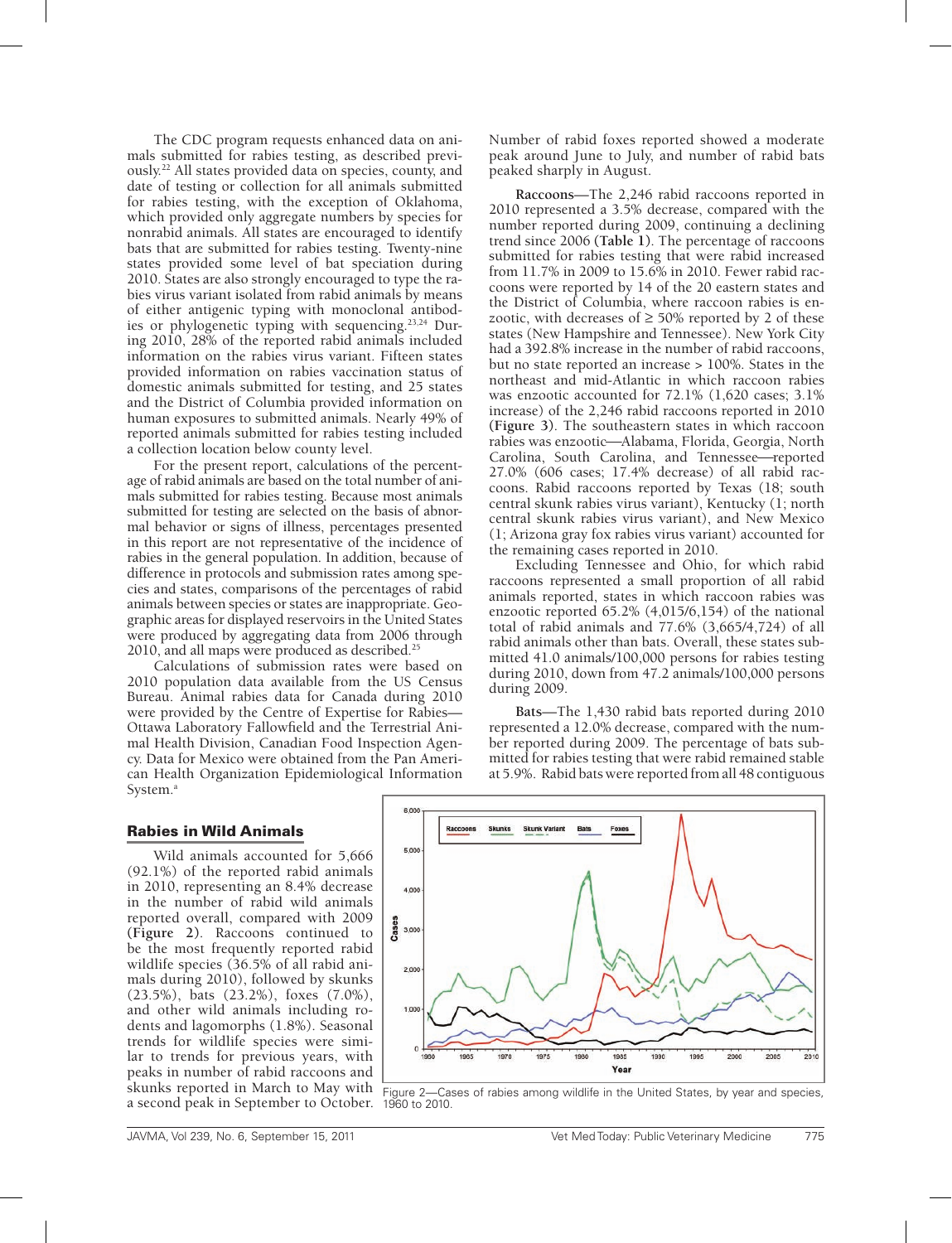| Table 1—Cases of rabies in the United States, by location, during 2010. |  |
|-------------------------------------------------------------------------|--|
|-------------------------------------------------------------------------|--|

|                                                                                                                                                                                                                                                                                                                                                                                                                                                                                                                                                                                                                                                                                                   |                                             |                                                                   |                                             |                                                         |                                                  |                                                                              | <b>Domestic animals</b>                                           |                                                           |                                                                            | <b>Wild animals</b>                                         |                                              |                                              |                                                                    |                                                                          |                                                                               |                                                                      |                                    |                                         |                                                         |
|---------------------------------------------------------------------------------------------------------------------------------------------------------------------------------------------------------------------------------------------------------------------------------------------------------------------------------------------------------------------------------------------------------------------------------------------------------------------------------------------------------------------------------------------------------------------------------------------------------------------------------------------------------------------------------------------------|---------------------------------------------|-------------------------------------------------------------------|---------------------------------------------|---------------------------------------------------------|--------------------------------------------------|------------------------------------------------------------------------------|-------------------------------------------------------------------|-----------------------------------------------------------|----------------------------------------------------------------------------|-------------------------------------------------------------|----------------------------------------------|----------------------------------------------|--------------------------------------------------------------------|--------------------------------------------------------------------------|-------------------------------------------------------------------------------|----------------------------------------------------------------------|------------------------------------|-----------------------------------------|---------------------------------------------------------|
| Location                                                                                                                                                                                                                                                                                                                                                                                                                                                                                                                                                                                                                                                                                          | <b>Total</b><br>cases                       | <b>Domestic</b>                                                   | Wild                                        | Cats                                                    | Cattle                                           | Dogs                                                                         | Horses/<br>mules                                                  | Goats/sheep                                               | <b>Other</b><br>domestic*                                                  | <b>Raccoons</b>                                             | <b>Bats</b>                                  | <b>Skunks</b>                                | Foxes                                                              | <b>Other</b><br>wild <sup>+</sup>                                        | <b>Rodents and</b><br>lagomorphs‡                                             | <b>Humans</b>                                                        | % Pos<br>2010                      | 2009<br>cases                           | Change<br>(%)                                           |
| AK<br>AL<br>AR<br>AZ<br>СA                                                                                                                                                                                                                                                                                                                                                                                                                                                                                                                                                                                                                                                                        | 13<br>71<br>34<br>111<br>175                | -1<br>$\mathfrak{p}$<br>-1<br>$\mathbf{0}$<br>3                   | 12<br>69<br>33<br>111<br>172                | 0<br>$\theta$<br>0<br>0                                 | $\mathbf{0}$<br>$\sqrt{ }$<br>0<br>0<br>-1       | -1<br>1<br>-1<br>0<br>$\overline{2}$                                         | $\Omega$<br>$\Omega$<br>$\theta$<br>0<br>0                        | $\mathbf{0}$<br>$\sqrt{2}$<br>$\Omega$<br>0<br>0          | $\mathbf{0}$<br>$\sqrt{ }$<br>$\mathbf{0}$<br>$\mathbf{0}$<br>$\mathbf{0}$ | $\Omega$<br>44<br>$\mathbf{0}$<br>0<br>0                    | $\mathbf{0}$<br>11<br>34<br>144              | 0<br>32<br>65<br>23                          | 12<br>11<br>$\mathbf{0}$<br>5<br>4                                 | 0<br>2 <sup>b</sup><br>$\theta$<br>7 <sup>c</sup><br>1 <sup>d</sup>      | 0<br>$\sqrt{ }$<br>$\Omega$<br>0<br>0                                         | 0<br>$\Omega$<br>$\theta$<br>0<br>0                                  | 46.4<br>3.0<br>4.1<br>7.8<br>2.9   | 14<br>81<br>47<br>273<br>227            | $-7.14$<br>$-12.35$<br>$-27.66$<br>$-59.34$<br>$-22.91$ |
| C <sub>0</sub><br>СT<br>DC<br>DE<br>FL                                                                                                                                                                                                                                                                                                                                                                                                                                                                                                                                                                                                                                                            | 136<br>145<br>38<br>11<br>132               | $\overline{2}$<br>5<br>4<br>5<br>16                               | 134<br>140<br>34<br>-6<br>116               | $\mathbf{1}$<br>4<br>5<br>15                            | $\mathbf{0}$<br>3<br>0<br>$\mathbf{0}$<br>0      | $\theta$<br>$\theta$<br>0<br>$\mathbf{0}$<br>$\mathbf{0}$                    | 1<br>1<br>0<br>$\Omega$<br>1                                      | $\theta$<br>$\sqrt{ }$<br>n<br>n<br>$\Omega$              | $\Omega$<br>$\Omega$<br>n<br>$\mathsf{n}$<br>$\mathbf{0}$                  | $\mathbf{0}$<br>80<br>27<br>$\Delta$<br>78                  | 61<br>14<br>6<br>$\Omega$<br>15              | 63<br>41<br>$\Omega$<br>$\Omega$<br>0        | $\overline{7}$<br>3<br>-1<br>16                                    | 2 <sup>e</sup><br>1<br>0<br>$\mathbf{0}$<br>7 <sup>9</sup>               | 1 <sup>w</sup><br>1 <sup>x</sup><br>0<br>-11<br>0                             | $\bf{0}$<br>0<br>0<br>$\mathbf{0}$<br>$\theta$                       | 10.8<br>12.9<br>12.1<br>6.8<br>4.6 | 104<br>153<br>57<br>15<br>162           | 30.77<br>$-5.23$<br>$-33.33$<br>$-26.67$<br>$-18.52$    |
| GA<br>HI<br>ΙA<br>ID<br>IL                                                                                                                                                                                                                                                                                                                                                                                                                                                                                                                                                                                                                                                                        | 375<br>$\Omega$<br>27<br>11<br>118          | 26<br>$\Omega$<br>3<br>$\Omega$<br>$\theta$                       | 349<br>$\Omega$<br>24<br>11<br>118          | 21<br>0<br>-1<br>n<br>n                                 | 1<br>0<br>-1<br>$\mathbf{0}$<br>$\theta$         | 4<br>0<br>-1<br>$\mathbf{0}$<br>$\theta$                                     | $\mathbf{0}$<br>$\Omega$<br>$\Omega$<br>$\theta$<br>$\theta$      | $\mathbb O$<br>$\mathbf{0}$<br>n<br>n<br>$\theta$         | $\Omega$<br>$\mathbf{0}$<br>$\mathsf{n}$<br>$\mathbf{0}$<br>$\mathbf{0}$   | 208<br>0<br>$\Omega$<br>$\mathbf{0}$<br>$\theta$            | 20<br>$\Omega$<br>10<br>11<br>118            | 76<br>$\mathbf{0}$<br>13<br>$\Omega$<br>0    | 40<br>0<br>-1<br>$\mathbf{0}$<br>$\mathbf{0}$                      | 5 <sup>h</sup><br>0<br>$\theta$<br>$\theta$<br>$\theta$                  | $\Omega$<br>$\Omega$<br>$\sqrt{ }$<br>$\Omega$<br>$\Omega$                    | $\theta$<br>$\mathbf{0}$<br>0<br>0<br>0                              | 14.6<br>0.0<br>1.9<br>2.6<br>2.3   | 404<br>$\mathbf{0}$<br>35<br>8<br>83    | $-7.18$<br>0.00<br>$-22.86$<br>37.50<br>42.17           |
| IN<br>KS<br>KY<br>LA<br>ΜA                                                                                                                                                                                                                                                                                                                                                                                                                                                                                                                                                                                                                                                                        | 26<br>58<br>21<br>11<br>144                 | $\Omega$<br>13<br>0<br>11                                         | 26<br>45<br>21<br>9<br>133                  | $\Omega$<br>5<br>n<br>O<br>9                            | 0<br>5<br>n<br>O<br>0                            | $\mathbf{0}$<br>3<br>$\theta$<br>$\Omega$                                    | $\theta$<br>$\Omega$<br>$\theta$<br>$\mathbf{0}$<br>$\mathfrak z$ | $\theta$<br>n<br>n<br>$\mathbf{0}$<br>0                   | $\mathsf{n}$<br>$\mathsf{n}$<br>n<br>n<br>$\Omega$                         | 0<br>$\mathbf{0}$<br>$\mathbf{1}$<br>$\Omega$<br>73         | 26<br>-6<br>12<br>14                         | $\Omega$<br>39<br>8<br>29                    | $\mathbf{0}$<br>$\mathbf{0}$<br>$\mathbf{0}$<br>$\mathbf{0}$<br>10 | $\theta$<br>$\theta$<br>$\theta$<br>$\mathbf{0}$<br>$2^{i}$              | $\mathbf{0}$<br>$\mathbf{0}$<br>$\Omega$<br>1 <sup>2</sup><br>5 <sup>2</sup>  | 0<br>$\mathbf{0}$<br>$\mathbf{0}$<br>$\mathbf{0}$                    | 2.7<br>4.6<br>2.1<br>1.5<br>6.0    | 40<br>78<br>46<br>5<br>130              | $-35.00$<br>$-25.64$<br>$-54.35$<br>120.00<br>10.77     |
| MD<br>ME<br>MI<br><b>MN</b><br>M <sub>0</sub>                                                                                                                                                                                                                                                                                                                                                                                                                                                                                                                                                                                                                                                     | 362<br>62<br>73<br>59<br>64                 | 21<br>$\mathbf{1}$<br>3<br>15<br>-1                               | 341<br>61<br>70<br>44<br>63                 | 17<br>-1<br>8<br>-1                                     | 4<br>$\mathbf{0}$<br>0<br>Δ<br>0                 | $\theta$<br>$\mathbf{0}$<br>3<br>0                                           | $\theta$<br>$\theta$<br>$\mathbf{0}$<br>0                         | $\theta$<br>$\sqrt{ }$<br>n<br>n<br>$\mathbf{0}$          | $\mathbf{0}$<br>$\mathbf{0}$<br>n<br>$\mathsf{n}$<br>$\mathbf{0}$          | 223<br>28<br>0<br>0<br>0                                    | 44<br>5<br>60<br>20<br>41                    | 27<br>20<br>8<br>24<br>22                    | 41<br>$\overline{7}$<br>2<br>$\mathbf{0}$<br>0                     | $\theta$<br>$\theta$<br>$\mathbf{0}$<br>0<br>0                           | 6 <sup>bb</sup><br>1 <sup>cc</sup><br>0<br>$\Omega$<br>0                      | 0<br>0<br>$\mathbf{0}$<br>0<br>0                                     | 8.4<br>11.6<br>2.2<br>2.4<br>2.5   | 384<br>62<br>69<br>69<br>66             | $-5.73$<br>0.00<br>5.80<br>$-14.49$<br>$-3.03$          |
| MS<br>МT<br>ΝC<br><b>ND</b><br><b>NE</b>                                                                                                                                                                                                                                                                                                                                                                                                                                                                                                                                                                                                                                                          | $\mathbf{0}$<br>17<br>411<br>22<br>52       | 0<br>$\mathbf{1}$<br>25<br>8<br>13                                | $\theta$<br>16<br>386<br>14<br>39           | $\Omega$<br>n<br>17<br>4<br>6                           | $\mathbf{0}$<br>0<br>5<br>$\mathfrak z$<br>4     | $\mathbf{0}$<br>$\Omega$<br>$\overline{2}$<br>$\overline{2}$<br>$\mathbf{1}$ | 0<br>1<br>-1<br>0<br>1                                            | $\theta$<br>n<br>n<br>$\Omega$<br>1                       | $\Omega$<br>$\Omega$<br>$\Omega$<br>$\mathbf{0}$<br>$\mathbf{0}$           | $\mathbf{0}$<br>0<br>217<br>$\mathbf{0}$<br>$\mathbf{0}$    | $\Omega$<br>13<br>31<br>$\overline{2}$<br>12 | 0<br>3<br>59<br>11<br>27                     | $\theta$<br>0<br>76<br>$\mathbf{0}$<br>$\mathbf{0}$                | $\theta$<br>$\mathbf{0}$<br>3 <sup>i</sup><br>1 <sup>k</sup><br>$\theta$ | $\Omega$<br>$\Omega$<br>$\mathbf{0}$<br>$\Omega$<br>$\Omega$                  | $\theta$<br>$\mathbf{0}$<br>0<br>0<br>0                              | 0.0<br>4.1<br>10.9<br>4.9<br>4.7   | $\overline{4}$<br>24<br>492<br>16<br>90 | $-100.00$<br>$-29.17$<br>$-16.46$<br>37.50<br>$-42.22$  |
| NH<br>N.I<br><b>NM</b><br>NV<br>NY                                                                                                                                                                                                                                                                                                                                                                                                                                                                                                                                                                                                                                                                | 17<br>282<br>14<br>q<br>496                 | $\overline{2}$<br>12<br>$\overline{2}$<br>0<br>51                 | 15<br>270<br>12<br>q<br>445                 | 2<br>12<br>-1<br>$\mathbf{0}$<br>42                     | O<br>-0<br>0<br>0<br>5                           | 0<br>$\Omega$<br>$\Omega$<br>$\theta$<br>1                                   | 0<br>$\Omega$<br>1<br>$\theta$<br>$\overline{\phantom{a}}$        | $\theta$<br>n<br>n<br>$\Omega$<br>1                       | n<br>$\mathsf{n}$<br>$\mathbf{0}$<br>$\mathbf{0}$<br>$\theta$              | 5<br>184<br>$\mathbf{1}$<br>$\Omega$<br>249                 | 2<br>40<br>6<br>q<br>68                      | 5<br>35<br>3<br>$\Omega$<br>85               | 7<br>-1<br>$\mathbf{0}$<br>34                                      | 1<br>3 <sup>π</sup><br>1 <sup>n</sup><br>0<br>$4^\circ$                  | 1 <sup>dd</sup><br>1 <sup>ec</sup><br>$\Omega$<br>$\Omega$<br>5 <sup>ii</sup> | 0<br>$\mathbf{0}$<br>$\mathbf{0}$<br>$\mathbf{0}$<br>$\theta$        | 3.9<br>8.7<br>4.0<br>2.5<br>7.9    | 34<br>288<br>26<br>12<br>439            | $-50.00$<br>$-2.08$<br>$-46.15$<br>$-25.00$<br>12.98    |
| <b>NYC</b><br>0H<br>0K<br>0R<br>PA                                                                                                                                                                                                                                                                                                                                                                                                                                                                                                                                                                                                                                                                | 145<br>47<br>62<br>17<br>394                | $\mathbf{1}$<br>17<br>72                                          | 144<br>46<br>45<br>16<br>322                | $\Omega$<br>$\Omega$<br>56                              | 0<br>-1<br>3<br>0<br>-7                          | n<br>$\theta$<br>3<br>$\theta$<br>4                                          | $\Omega$<br>$\theta$<br>6<br>0<br>5                               | $\Omega$<br>$\theta$<br>0                                 | $\sqrt{ }$<br>$\mathbf{0}$<br>$\Omega$<br>n<br>$\mathbf{0}$                | 138<br>$\overline{\phantom{a}}$<br>0<br>$\mathbf{0}$<br>202 | 3<br>41<br>6<br>10<br>28                     | 3<br>38<br>n<br>56                           | n<br>$\mathbf{0}$<br>6<br>25                                       | 2 <sup>p</sup><br>0<br>$\theta$<br>$\theta$<br>6 <sup>q</sup>            | $\mathbf{0}$<br>$\Omega$<br>$\Omega$<br>0<br>5 <sup>99</sup>                  | 0<br>0<br>$\mathbf{0}$<br>$\mathbf{0}$<br>$\mathbf{0}$               | 25.6<br>1.3<br>5.3<br>6.2<br>4.7   | 29<br>47<br>50<br>12<br>453             | 400.00<br>0.00<br>24.00<br>41.67<br>$-13.02$            |
| PR<br>RI<br>SC<br>SD<br><b>TN</b>                                                                                                                                                                                                                                                                                                                                                                                                                                                                                                                                                                                                                                                                 | 41<br>29<br>106<br>35<br>79                 | 16<br>$\overline{\phantom{a}}$<br>$\overline{7}$<br>10<br>$6^{1}$ | 25<br>27<br>99<br>25<br>73                  | Δ<br>$\overline{\phantom{a}}$<br>3<br>3<br>$\mathbf{1}$ | $\mathbf{0}$<br>0<br>$\sqrt{ }$<br>6<br>$\Omega$ | 9<br>$\theta$<br>4<br>1<br>3                                                 | 3<br>0<br>n<br>$\mathbf{0}$<br>1                                  | $\sqrt{ }$<br>$\theta$<br>n<br>n<br>$\mathbf{0}$          | $\mathbf{0}$<br>$\Omega$<br>$\mathsf{n}$<br>$\mathsf{n}$<br>1 <sup>s</sup> | $\mathbf{0}$<br>13<br>53<br>$\Omega$<br>6                   | $\mathbf{0}$<br>9<br>3<br>9                  | 0<br>14<br>22<br>57                          | $\mathbf{0}$<br>3<br>22<br>$\mathbf{0}$<br>$\overline{1}$          | 25<br>$\theta$<br>1 <sup>s</sup><br>$\mathbf{0}$<br>$\theta$             | $\Omega$<br>$\Omega$<br>$\sqrt{ }$<br>$\Omega$<br>$\Omega$                    | 0<br>$\mathbf{0}$<br>0<br>$\Omega$<br>0                              | 34.5<br>6.9<br>5.5<br>3.8<br>3.2   | 43<br>45<br>153<br>53<br>88             | $-4.65$<br>$-35.56$<br>$-30.72$<br>$-33.96$<br>$-10.23$ |
| <b>TX</b><br>UT<br>VA<br>VT<br><b>WA</b>                                                                                                                                                                                                                                                                                                                                                                                                                                                                                                                                                                                                                                                          | 774<br>10<br>591<br>54<br>14                | 49<br>n<br>44<br>0<br>$\theta$                                    | 725<br>10<br>547<br>54<br>14                | 20<br>n<br>27<br>$\Omega$<br>0                          | 5<br>n<br>11<br>0<br>0                           | 15<br>$\Omega$<br>5<br>$\Omega$<br>0                                         | 8<br>$\Omega$<br>1<br>$\mathbf{0}$<br>$\theta$                    | $\mathbf{1}$<br>$\Omega$<br>$\Omega$<br>n<br>$\mathbf{0}$ | $\theta$<br>$\mathbf{0}$<br>$\mathbf{0}$<br>$\mathbf{0}$<br>$\Omega$       | 18<br>$\Omega$<br>324<br>17<br>$\mathbf{0}$                 | 373<br>10<br>20<br>$\Omega$<br>14            | 322<br>$\mathbf{0}$<br>130<br>28<br>$\Omega$ | 11<br>$\mathbf{0}$<br>65<br>$\overline{7}$<br>$\mathbf{0}$         | $\mathbf{1}$<br>$\mathbf{0}$<br>$4^{\circ}$<br>$1^{\circ}$<br>$\theta$   | $\Omega$<br>$\Omega$<br>4ht<br>$1^{\circ}$<br>$\Omega$                        | $\theta$<br>$\mathbf{0}$<br>$\mathbf{0}$<br>$\mathbf{0}$<br>$\theta$ | 6.1<br>2.0<br>15.0<br>14.8<br>3.7  | 830<br>13<br>572<br>67<br>14            | $-6.75$<br>$-23.08$<br>3.32<br>$-19.40$<br>0.00         |
| WI<br><b>WV</b><br>WY                                                                                                                                                                                                                                                                                                                                                                                                                                                                                                                                                                                                                                                                             | 29<br>97<br>34                              | $\theta$<br>11<br>$\overline{2}$                                  | 28<br>86<br>32                              | $\Omega$<br>7<br>0                                      | $\mathbf{0}$<br>-1<br>$\overline{2}$             | $\Omega$<br>т<br>$\mathbf{0}$                                                | $\mathbf{0}$<br>1<br>0                                            | $\mathbf{0}$<br>$\mathbf{0}$                              | $\sqrt{ }$<br>$\mathbf{0}$<br>$\Omega$                                     | $\Omega$<br>51<br>$\mathbf{0}$                              | 27<br>-1<br>12                               | $\mathbf{1}$<br>26<br>20                     | $\mathbf{0}$<br>8<br>0                                             | $\theta$<br>0<br>$\theta$                                                | $\Omega$<br>$\Omega$<br>$\Omega$                                              | 0<br>0                                                               | 1.4<br>4.9<br>5.6                  | 25<br>123<br>40                         | 16.00<br>$-21.14$<br>$-15.00$                           |
| <b>Total</b><br>% 2010<br>% Pos 2010<br>Total 2009<br>% Change                                                                                                                                                                                                                                                                                                                                                                                                                                                                                                                                                                                                                                    | 6,155<br>100.00<br>5.89<br>6,694<br>$-8.05$ | 487<br>7.91<br>0.90<br>505<br>$-3.56$                             | 5,666<br>92.06<br>11.20<br>6,185<br>$-8.39$ | 303<br>4.92<br>1.13<br>300<br>1.00                      | 71<br>1.15<br>6.04<br>74<br>$-4.05$              | 69<br>1.12<br>0.28<br>81<br>$-14.81$                                         | 37<br>0.60<br>4.21<br>41<br>$-9.76$                               | 6<br>0.10<br>1.27<br>8<br>$-25.00$                        | $\mathbf{1}$<br>0.02<br>0.39<br>0.00                                       | 2,246<br>36.49<br>15.64<br>2,327<br>$-3.48$                 | 1,430<br>23.23<br>5.89<br>1,625<br>$-12.00$  | 1,448<br>23.53<br>27.40<br>1,603<br>$-9.67$  | 429<br>6.97<br>25.06<br>504<br>$-14.88$                            | 80<br>1.30<br>3.57<br>88<br>$-9.09$                                      | 33<br>0.54<br>1.21<br>38<br>$-13.16$                                          | $\overline{2}$<br>0.03<br>$\equiv$<br>$\overline{4}$<br>$-50.00$     |                                    | 6,694                                   | $-8.05$                                                 |
| *Other domestic includes *1 pig. †Other wild includes *2 coyotes; *4 bobcats, 1 coati, 2 javelinas; *1 coyote; *1 coyote; *1 coyote; 1 bobcat; 4 bobcats, 3 river otters; *4 bobcats, 1 coyote; 1 bobcats, 1 coyote; *1 bobcat<br>badger; 'I fisher; "I coyote, 1 opossum, 1 river otter; "1 bobcat; "2 coyotes, 2 deer; "1 coyote, 1 opossum; "6 deer; "25 mongooses; "1 bobcat; "1 bobcat; "2 bobcats, 1 deer, 1 opossum; "1 bobcat. #Rodents and lagomorphs i<br>muskrat; "1 groundhog; "1 groundhog; "1 squirrel; "5 groundhogs; "5 groundhogs, 1 rabbit; "1 groundhog; "1 groundhog; "1 groundhog; "5 groundhogs; "5 groundhogs; "4 groundhogs; "1 groundhogs; "1 groundhogs; "1 groundhogs; |                                             |                                                                   |                                             |                                                         |                                                  |                                                                              |                                                                   |                                                           |                                                                            |                                                             |                                              |                                              |                                                                    |                                                                          |                                                                               |                                                                      |                                    |                                         |                                                         |

states with the exceptions of Delaware, Mississippi, and Vermont **(Figure 4)**. Six states (Idaho, Illinois, Indiana, Nevada, Utah, and Washington) reported rabies in bats only.  $A \geq 50\%$  increase in the number of rabid bats was reported by 3 states (Kentucky, North Dakota, and Wyoming) and New York City. Over 45% (10,956/24,298) of the bats submitted for rabies testing were identified beyond the taxonomic level of order **(Table 2)**. Overall, states where bats were the only recognized reservoir for rabies submitted 11.0 animals/100,000 persons for testing during 2010, down from 12.9 animals/100,000 persons during 2009.

**Skunks**—The 1,448 rabid skunks reported during 2010 represented a 9.7% decrease, compared with the number reported during 2009. The percentage of skunks submitted for testing that were rabid increased from 23.9% in 2009 to 27.4% in 2010. Two of the 23 states where skunk rabies virus variants are enzootic (Colorado and Oklahoma) reported a  $\geq$  50% increase in the number of rabid skunks during 2010. One rabid skunk (north central skunk rabies virus variant) was

reported from Wisconsin, the first since 2006. No rabid skunks have been reported from Illinois since 2006 or from Indiana since 2007.

During 2010, 42.6% of the rabid skunks were reported from states where the south central skunk rabies virus variant is enzootic (8.8% decrease, compared with 2009), 11.3% were reported from states where the north central skunk rabies virus variant is enzootic (27.1% decrease), 1.6% were reported from California (47.7% decrease), and 44.4% were reported from states where the raccoon rabies virus variant is enzootic (1.8% decrease; **Figure 5**). For the second consecutive year, Ohio reported more rabid skunks in the counties where raccoon rabies is enzootic than rabid raccoons. Overall, states where skunks are the primary reservoir for rabies submitted  $32.2$  animals/ $100,000$  persons for rabies testing during 2010, down from 35.8 animals/100,000 persons in 2009. When data were stratified by the various skunk rabies virus variants, similar decreases in submission rates were observed for the south central, north central, and California skunk rabies virus variants (38.3, 36.3, and 16.0 animals/100,000 persons respectively).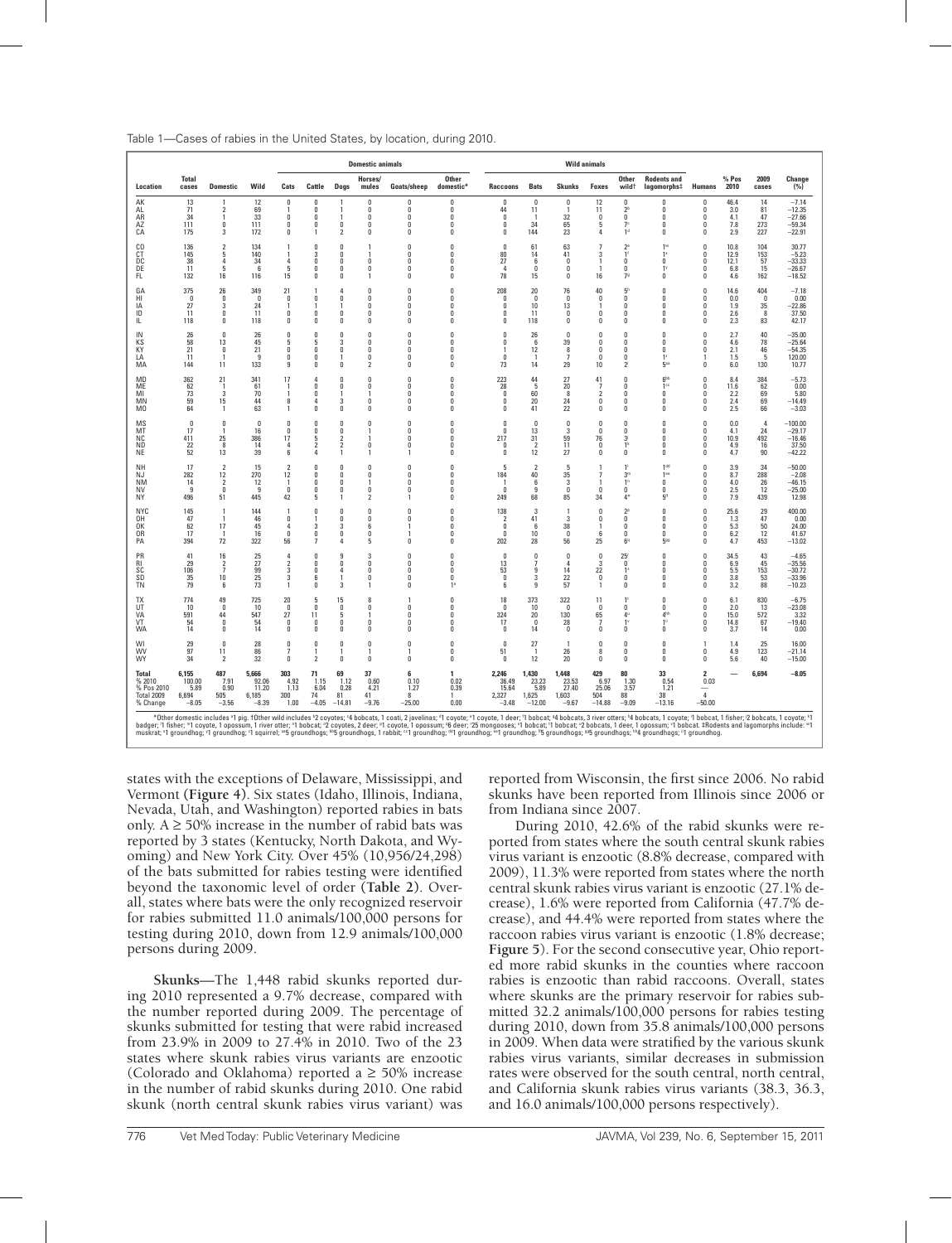**Foxes**—The 429 rabid foxes reported during 2010 represented a 14.9% decrease, compared with the number reported during 2009. The percentage of foxes submitted for testing that were rabid decreased from 26.1% in 2009 to 25.1%. Most of the rabid foxes

(378; 88.1%) were reported from states where raccoon rabies is enzootic **(Figure 6)**. Besides those foxes in which rabies was attributable to spillover from rabid raccoons, 26 (6.1%) foxes had rabies attributable to spillover from rabid skunks, 12 (2.8%) had



Figure 3—Reported cases of rabies involving raccoons, by county, 2010. Histogram represents numbers of counties in each category for total number of raccoons submitted for testing.



Figure 4—Reported cases of rabies involving bats, by county, 2010. Histogram represents numbers of counties in each category for total number of bats submitted for testing.

rabies associated with the arctic fox rabies virus variant, 7 (1.6%) had rabies associated with various bat rabies virus variants, and 6 (1.4%) had rabies associated with the Arizona gray fox rabies virus variant. Oregon reported 6 rabid foxes during 2010 because of an epizootic focused in 1 county in the southern part of the state. For 4 of the reported rabid foxes from Oregon, the infective virus variant was identified as a rabies virus variant associated with bats of the genus *Myotis*, and for 2, it was identified as a rabies virus variant associated with big brown bats (*E fuscus*). No foxes with rabies caused by the Flagstaff or Texas gray fox rabies virus variants were reported during 2010.

**Other wild animals**—Puerto Rico reported 25 rabid mongooses during 2010, a 26.5% decrease from the 34 cases reported during 2009. Other reported rabid wildlife included 29 groundhogs (*Marmota monax*), 22 bobcats (*Lynx rufus*), 10 coyotes (*Canis latrans*), 10 deer (presumably *Odocoileus virginianus*), 4 otters (presumably *Lontra canadensis*), 3 opossums (*Didelphis virginiana*), 2 fishers (*Martes pennanti*), 2 javelinas (*Pecari tajacu*), 1 badger (*Taxidea taxus*), 1 coati (*Nasua nasua*), 1 marmot (*Marmota* sp; not otherwise specified), 1 muskrat (*Ondatra zibethicus*), 1 rabbit (species not identified), and 1 squirrel (presumably *Sciurus carolinensis*). With the exception of the rabid muskrat and squirrel, all rodents and lagomorphs were reported from states where raccoon rabies is enzootic. The rabid squirrel in Louisiana was determined to be infected with a south central skunk rabies virus variant. There was insufficient tissue for confirmation and typing of the infective virus variant for the rabid muskrat reported from Colorado.

For 2 of the 10 rabid coyotes, the infective virus variant was typed. Variant information was not reported for rabid coyotes in Alabama  $(\hat{1}$  rabid coyote), California (1), Colorado (1), Georgia (1), New Jersey (1), New York (2), and New York City (1). Both rabid coyotes for which variant typing was reported were infected with the predominant carnivore reservoir for the geographic region where the animal was found (1 rabid coyote in Alabama and 1 in North Carolina).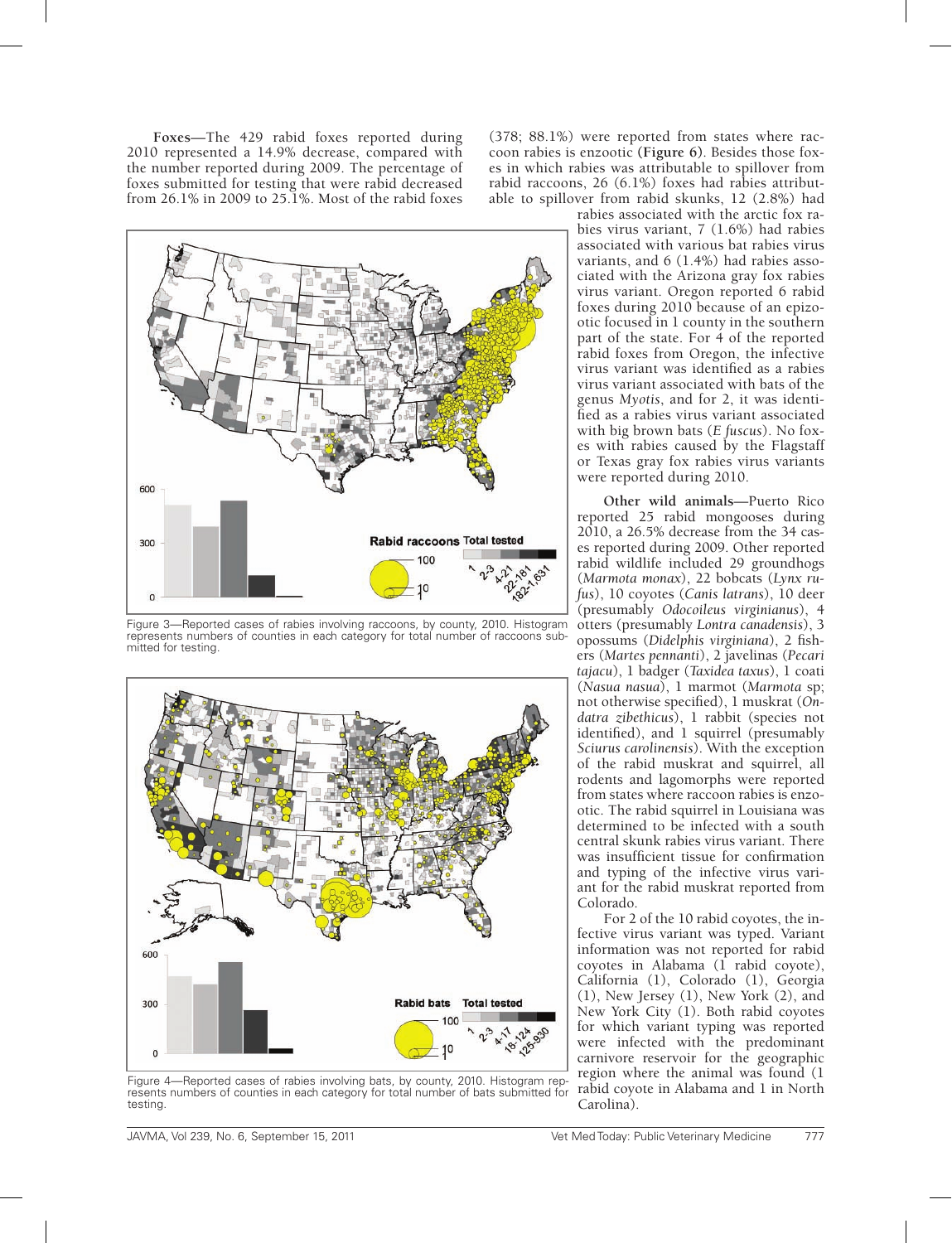| Species (common name)                                      | No. tested     | No. positive | <b>Percentage positive</b> |
|------------------------------------------------------------|----------------|--------------|----------------------------|
| Unspeciated                                                | 13,342         | 648          | 4.9                        |
| Eptesicus fuscus (big brown bat)                           | 8,568          | 324          | 3.8                        |
| Myotis lucifigus (little brown bat)                        | 911            | 26           | 2.9                        |
| Tadarida brasiliensis (Mexican free-tailed bat)            | 437            | 286          | 65.4                       |
| Lasionycteris noctivagans (silver-haired bat)              | 208            | 14           | 6.7                        |
| Lasiurus borealis (red bat)                                | 170            | 40           | 23.5                       |
| <i>Myotis</i> spp (not further speciated)                  | 107            | 9            | 8.4                        |
| Nycticeius humeralis (evening bat)                         | 105            | 5            | 4.8                        |
| Lasiurus intermedius (northern yellow bat)                 | 85             | 16           | 18.8                       |
| Parastrellus hesperus (canyon bat)                         | 65             | 14           | 21.5                       |
| Lasiurus cinereus (hoary bat)                              | 48             | 16           | 33.3                       |
|                                                            |                |              |                            |
| Myotis evotis (long-eared myotis)                          | 41             | 6            | 14.6                       |
| Myotis californicus (California myotis)                    | 40             | 0            | 0.0                        |
| Antrozous pallidus (desert pallid bat)                     | 29             | 2            | 6.9                        |
| Lasiurus seminolus (seminole bat)                          | 20             | 6            | 30.0                       |
| Perimyotis subflavus (tri-colored bat)                     | 20             | 5            | 25.0                       |
| <i>Myotis yumanensis</i> (Yuma myotis)                     | 17             | 1            | 5.9                        |
| <i>Myotis septentrionalis</i> (northern long-eared myotis) | 15             | 0            | 0.0                        |
| <i>Myotis ciliolabrum</i> (western small-footed myotis)    | 11             | 0            | 0.0                        |
| Myotis austroriparius (southeastern myotis)                | 9              | 1            | 11.1                       |
| Plecotus townsendii (Townsend's big-eared bat)             | 8              | 0            | 0.0                        |
| Nyctinomops macrotis (big free-tailed bat)                 | 7              | 4            | 57.1                       |
| Lasiurus ega (southern yellow bat)                         | 6              | 2            | 33.3                       |
| Leptonycteris yerbabuenae (lesser long-nosed bat)          | 6              | 0            | 0.0                        |
| <i>Myotis volans</i> (long-legged myotis)                  | 6              | 1            | 16.7                       |
| Lasiurus blossevillii (western red bat)                    | 5              | 0            | 0.0                        |
| Lasiurus xanthinus (western yellow bat)                    | 3              | 3            | 100.0                      |
| <i>Myotis thysanodes</i> (fringed myotis)                  | 2              | 1            | 50.0                       |
| <i>Pteropus giganteus</i> (Indian flying fox)*             | 2              | 0            | 0.0                        |
| Rousettus aegyptiacus (Egyptian rousette)*                 | $\overline{2}$ | 0            | 0.0                        |
| Choeronycteris mexicana (Mexican long-tongued bat)         | 1              | 0            | 0.0                        |
| Eumops perotis (western mastiff bat)                       | 1              | 0            | 0.0                        |
| Myotis leibii (eastern small-footed myotis)                |                | O            | 0.0                        |
| <b>Total</b>                                               | 24,298         | 1,430        | 5.9                        |
| *Exotic species submitted by zoos.                         |                |              |                            |

Table 2—Species of bats submitted for rabies testing in the United States during 2010.



Figure 5—Reported cases of rabies involving skunks, by county, 2010. Histogram represents numbers of counties in each category for total number of skunks submitted for testing.

#### Rabies in Domestic Animals

Domestic animals accounted for 7.9% of all rabid animals reported during 2010, a decrease of 3.6% compared with the number reported during 2009. The number of reported cases of rabies decreased for all domestic species with the exception of cats. Six states reported more than half of all rabid domestic animals reported during 2010: Pennsylvania (72), New York (51), Texas (49), Virginia (44), Georgia (26), and North Carolina (25).

**Cats and dogs**—Rabid cats continue to represent the majority (62.2%) of reported rabid domestic animals. Most  $(82.2%)$  of the 303 rabid cats were reported from states where raccoon rabies was enzootic, with 2 states (Pennsylvania and New York) accounting for nearly a third of rabid cats reported during 2010 **(Figure 7)**. New York reported a 55.6% increase in the number of rabid cats reported, the most on record since 1993.

During 2010, 69 rabid dogs were reported, a 14.8% decrease compared with the number reported during 2009.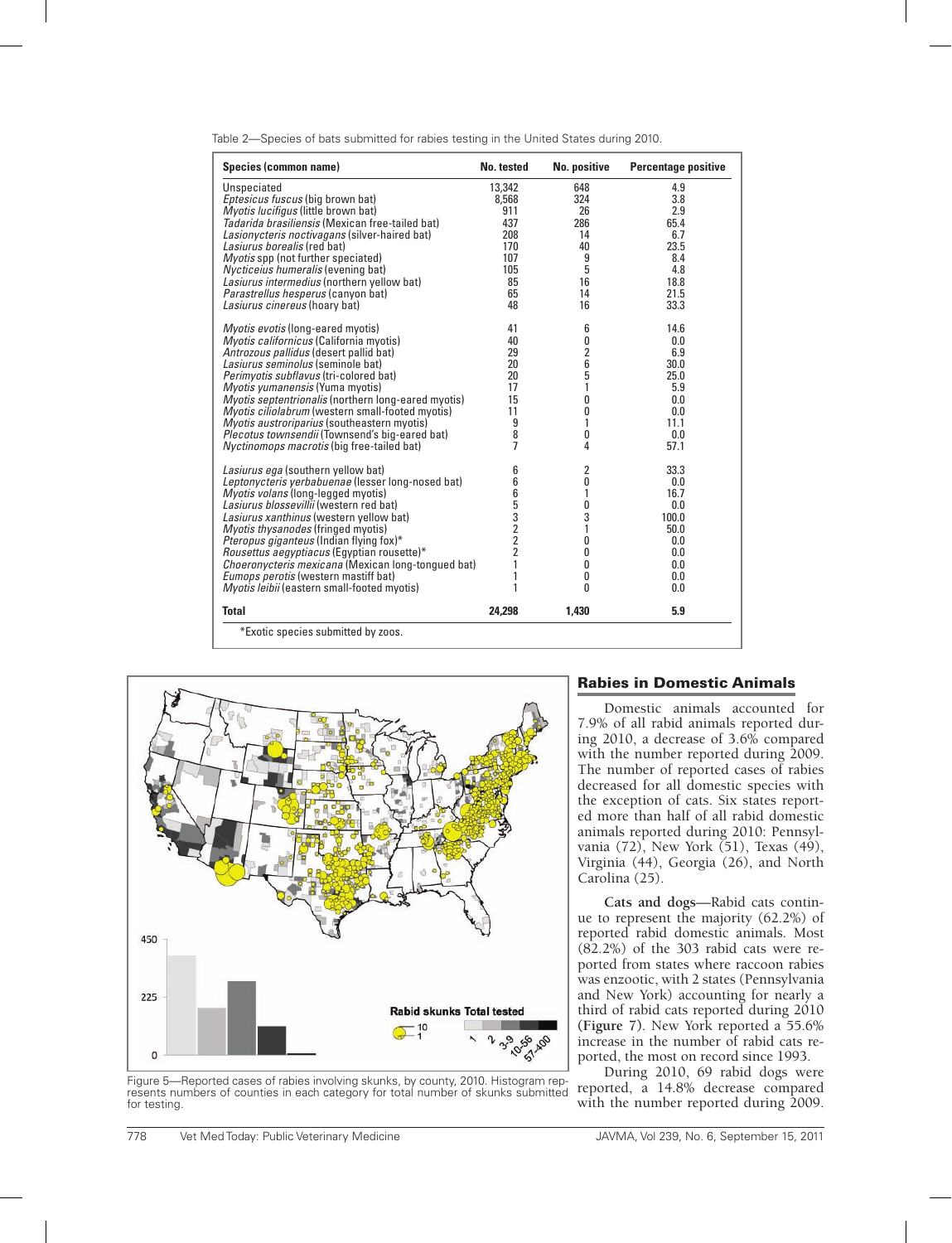Texas (15 rabid dogs), Puerto Rico (9), and Virginia (5) reported the largest numbers of rabid dogs. No other states reported > 4 rabid dogs during 2010. None of the rabid dogs were reported to be infected with a canine rabies virus variant. Twenty-seven states, the District of



Figure 6—Reported cases of rabies involving foxes, by county, 2010. Histogram represents numbers of counties in each category for total number of foxes submitted for testing.



Figure 7—Reported cases of rabies involving cats and dogs, by county and municipio (Puerto Rico), 2010. Histogram represents numbers of counties in each category for total number of cats and dogs submitted for testing.

Columbia, and New York City did not report any rabid dogs during 2010.

Excluding dogs from Puerto Rico, which were presumably infected with a canine/mongoose rabies virus variant, 47 of the 60 reports of rabid dogs included

the rabies virus variant responsible for infection. Variant information was not reported from Alabama (1 rabid dog), California (1), Georgia (4), Iowa  $(\tilde{1})$ , North Dakota (1), Oklahoma (2), Pennsylvania (2), and Virginia (1). Among variants that were reported, 21 were south central skunk,  $10$  were north central skunk, 14 were raccoon, 1 was California skunk, and 1 was Arctic fox rabies virus variants.

**Other domestic animals**—The number of rabid cattle decreased 4.0% from 74 in 2009 to 71 in 2010. Virginia (11 rabid cattle), Pennsylvania (7), South Dakota (6), Texas (5), Kansas (5), North Carolina (5), and New York (5) reported the largest numbers of rabid cattle. No other states reported > 4 rabid cattle during 2010. Texas reported 1 rabid cow infected with a vampire bat rabies virus variant. This cow had recently been imported into the US and most likely had been exposed while in Mexico. The 37 rabid horses and mules reported during 2010 represented a 9.8% decrease, compared with the number reported during 2009. The number of rabid goats and sheep that were reported decreased 25.0%. A single rabid pig was reported from Tennessee.

#### Rabies in Humans

During 2010, samples from 40 human patients in the United States were submitted to the CDC for rabies testing, representing a 16.7% decrease from the number of samples submitted during 2009. Two cases of human rabies were reported. Since 2001, a total of 29 human rabies cases have been reported in the United States **(Table 3)**. Of the 21 human patients with domestically acquired rabies, 15 (71.4%) were male; median age of the infected human patients was 26.5 years.

On August 2, 2010, a 19-year-old male in Louisiana began experiencing left arm and shoulder pain and left facial paresthesia.26 He had entered the United States on July 25 as a migrant farm worker. His illness progressed rapidly to generalized weakness, and he was intubated. On August 12, local clinicians contacted the Louisiana Office of Public Health for information regarding rabies testing. Samples were submitted to the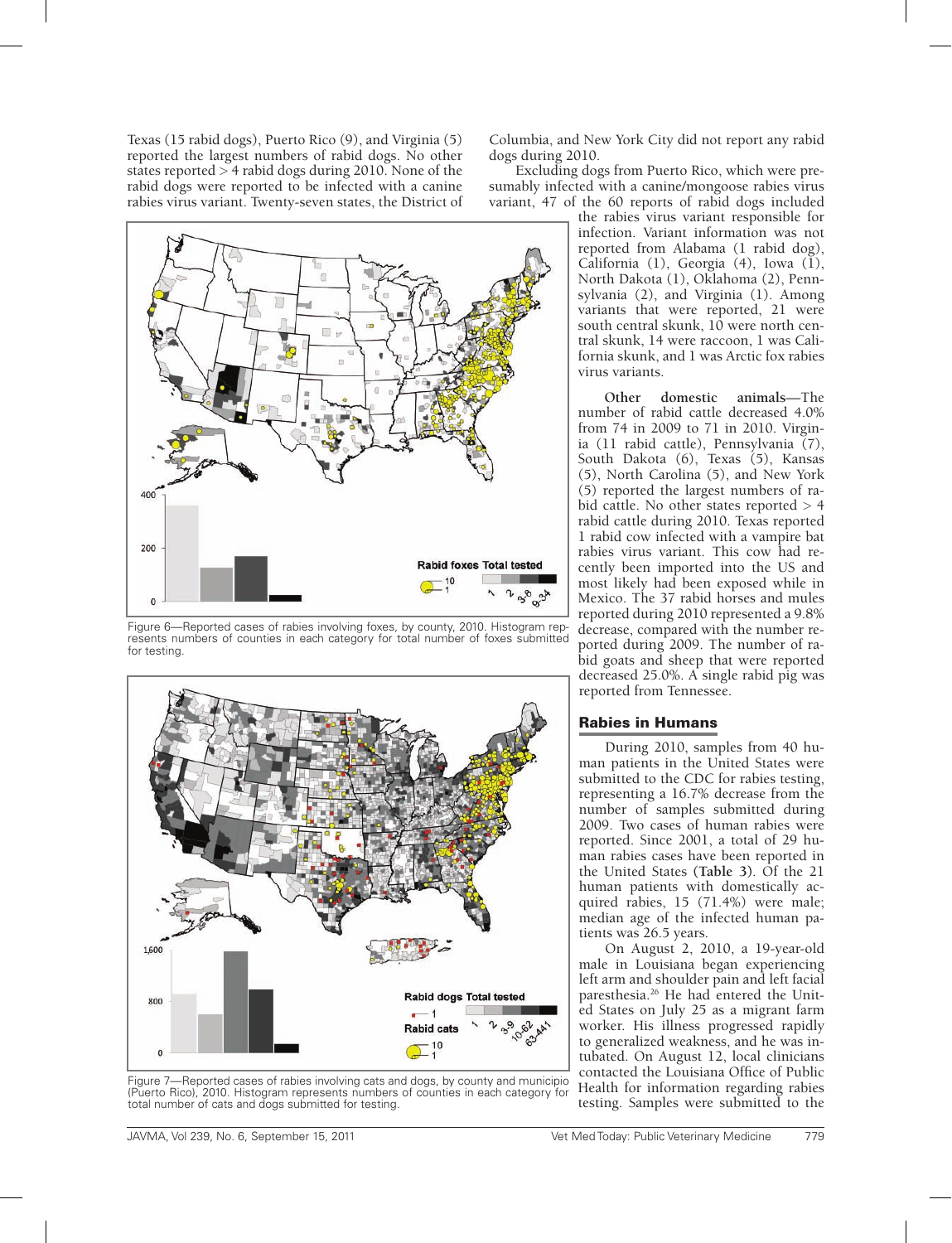Table 3—Cases of rabies in humans in the United States and Puerto Rico, 2001 through June 2011, by circumstances of exposure and rabies virus variant.

| Date of onset                                                                                      | Date of death                                                                                                   | <b>Reporting</b><br>state                                          | Age (y)                                                                               | Sex              | Exposure history*                                                                                                                                            | <b>Rabies virus</b><br>variantt                                                                       |  |  |
|----------------------------------------------------------------------------------------------------|-----------------------------------------------------------------------------------------------------------------|--------------------------------------------------------------------|---------------------------------------------------------------------------------------|------------------|--------------------------------------------------------------------------------------------------------------------------------------------------------------|-------------------------------------------------------------------------------------------------------|--|--|
| 19 Jan 01                                                                                          | 4 Feb 2001                                                                                                      | СA                                                                 | 72                                                                                    | M                | Unknown-Phillipines                                                                                                                                          | Dog, Phillipines                                                                                      |  |  |
| 18 Mar 02<br>21 Aug 02<br>14 Sep 02                                                                | 31 Mar 2002<br>31 Aug 2002<br>28 Sep 2002                                                                       | CA<br><b>TN</b><br>IA                                              | 28<br>13<br>20                                                                        | M<br>M<br>M      | Unknown<br>Contact<br>Unknown                                                                                                                                | Bat, Tb<br>Bat, Ps<br>Bat, Ln/Ps                                                                      |  |  |
| 10 Feb 03                                                                                          | 10 Mar 2003                                                                                                     | VA                                                                 | 25                                                                                    | M                | Unknown                                                                                                                                                      | Raccoon, eastern                                                                                      |  |  |
| 28 May 03                                                                                          | 5 Jun 2003                                                                                                      | <b>PR</b>                                                          | 64                                                                                    | M                | <b>Bite-Puerto Rico</b>                                                                                                                                      | <b>United States</b><br>Dog/mongoose,<br>Puerto Rico                                                  |  |  |
| 23 Aug 03                                                                                          | 14 Sep 2003                                                                                                     | CА                                                                 | 66                                                                                    | M                | <b>Bite</b>                                                                                                                                                  | Bat, Ln                                                                                               |  |  |
| 9 Feb 04<br>27 Apr 04<br>25 May 04<br>29 May 04<br>2 Jun 04<br>27 May 04<br>12 Oct 04<br>19 Oct 04 | 15 Feb 2004<br>3 May 2004<br>31 May 2004<br>9 Jun 2004<br>10 Jun 2004<br>21 Jun 2004<br>Survived<br>26 Oct 2004 | FL.<br>AR<br>0K<br><b>TX</b><br><b>TX</b><br><b>TX</b><br>WI<br>СA | M<br>41<br>20<br>M<br>53<br>M<br>F<br>50<br>F<br>55<br>18<br>M<br>F.<br>15<br>22<br>M |                  | Bite-Haiti<br>Bite (organ donor)<br>Liver transplant<br>Kidney transplant<br>Arterial transplant<br>Kidney transplant<br><b>B</b> ite<br>Unknown-El Salvador | Dog, Haiti<br>Bat, Tb<br>Bat, Tb<br>Bat, Tb<br>Bat, Tb<br>Bat, Tb<br>Bat, unknown<br>Dog, El Salvador |  |  |
| 27 Sep 05                                                                                          | 27 Sep 2005                                                                                                     | <b>MS</b>                                                          | 10                                                                                    | M                | Contact                                                                                                                                                      | Bat, unknown                                                                                          |  |  |
| 4 May 06<br>30 Sep 06<br>15 Nov 06                                                                 | 12 May 2006<br>2 Nov 2006<br>14 Dec 2006                                                                        | <b>TX</b><br>IN<br>СA                                              | 16<br>10<br>11                                                                        | M<br>F.<br>M     | Contact<br><b>B</b> ite<br><b>Bite-Philippines</b>                                                                                                           | Bat, Tb<br>Bat, Ln<br>Dog, Philippines                                                                |  |  |
| 19 Sep 07                                                                                          | 20 Oct 2007                                                                                                     | <b>MN</b>                                                          | 46                                                                                    | M                | <b>B</b> ite                                                                                                                                                 | Bat, unknown                                                                                          |  |  |
| 16 Mar 08<br>19 Nov 08                                                                             | 18 Mar 2008<br>30 Nov 2008                                                                                      | СA<br>M <sub>0</sub>                                               | 16<br>55                                                                              | M<br>M           | Bite-Mexico<br><b>Bite</b>                                                                                                                                   | Fox, Tb related<br>Bat, Ln                                                                            |  |  |
| 25 Feb 09<br>5 Oct 09<br>23 Oct 09<br>20 Oct 09                                                    | Survived<br>20 Oct 2009<br>20 Nov 2009<br>11 Nov 2009                                                           | <b>TX</b><br>IN<br>VA<br>MI                                        | 17<br>43<br>42<br>55                                                                  | F<br>M<br>M<br>M | Contact<br>Unknown<br>Contact-India<br>Contact                                                                                                               | Bat, unknown<br>Bat, Ps<br>Dog, India<br>Bat, Ln                                                      |  |  |
| 2 Aug 10<br>24 Dec 10                                                                              | 21 Aug 2010<br>10 Jan 2011                                                                                      | LA<br>WI                                                           | 19<br>70                                                                              | M<br>M           | Bite-Mexico<br>Unknown                                                                                                                                       | Bat, Dr<br>Bat, Ps                                                                                    |  |  |
| 30 Apr 11                                                                                          | Survived                                                                                                        | CA                                                                 | 8                                                                                     | F                | Unknown                                                                                                                                                      | Unknown                                                                                               |  |  |

\*Data for exposure history are reported when plausible information was reported directly by the patient (if lucid or credible) or when a reliable account of an incident consistent with rabies exposure (eg, dog bite) was reported by an independent witness (usually a family member). Exposure histories are categorized as bite, contact (eg, waking to find bat on exposed skin) but no known bite acknowledged, or unknown (ie, no known contact with an animal was elicited during case investigation). †Variants of the rabies virus associated with terrestrial animals in the United States and Puerto Rico are identified with the names of the reservoir animal (eg, dog or raccoon), followed by the name of the most definitive geographic entity (usually the country) from which the variant has been identified. Variants of the rabies virus associated with bats are identified with the names of the species of bats in which they have been found to be circulating. Because information regarding the location of the exposure and the identity of the exposing animal is almost always retrospective and much information is frequently unavailable, the location of the exposure and the identity of the animal responsible for the infection are often limited to deduction.

Ln = *Lasionycteris noctivagans*. Ps = *Perimyotis subflavus*. Tb = *Tadarida brasiliensis*. Dr = *Desmodus rotundus*.

CDC, where rabies was confirmed on the basis of detection of rabies virus–specific antibody in serum and CSF. No rabies virus antigens or nucleic acid were detected in antemortem samples. However, testing of brain tissue collected at autopsy with a reverse transcriptase PCR assay and subsequent sequencing of amplicons identified a rabies virus variant associated with vampire bats (*Desmodus rotundus*). The patient died on August 21, 2010. Investigations in the United States and Mexico identified a history of a vampire bat bite to the patient around July 15 in the patient's home state of Michoacán, Mexico, for which the patient had not received medical attention. Mexican health services identified 5 close contacts of the patient in Michoacán and conduct-

ed risk assessments of other persons in the community for exposure to vampire bats. This case represents the first reported human rabies case in the United States associated with a vampire bat rabies virus variant.

In Wisconsin, around December 24, 2010, a 70-year-old man began experiencing right shoulder pain. Approximately 2 days later, he became tremulous and started experiencing difficulty swallowing. Four days after the onset of clinical signs, he presented to an emergency department complaining of weakness, right shoulder pain, and difficulty swallowing. The patient's condition worsened, and he was admitted to the intensive care unit. On the third day of hospitalization, the patient became unresponsive and required intubation.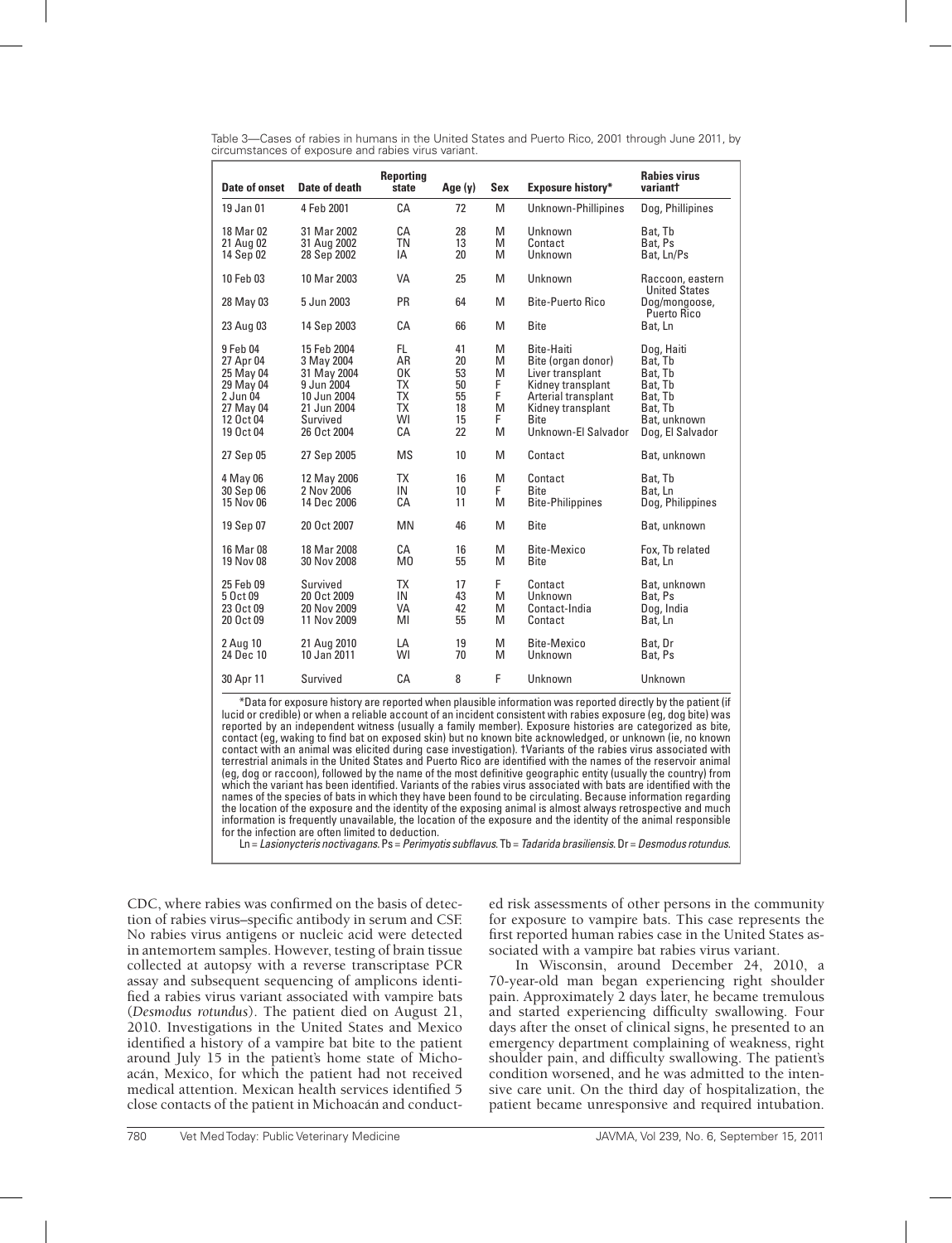Antemortem samples were submitted for rabies testing to the CDC, where rabies virus antigens were detected in a nuchal skin biopsy specimen. Sequencing of amplicons obtained from a saliva sample by means of a reverse transcriptase PCR assay identified a rabies virus variant associated with tri-colored bats (*Perimyotis subflavus*). By the time rabies was diagnosed, the patient was nonresponsive. No one interviewed reported any history of the patient having contact with bats. Of > 178 potential health-care and community contacts evaluated, 7 persons (5 health-care workers and 2 family contacts) were recommended to receive PEP because of potential contact with the patient's saliva.

# Rabies in Canada and Mexico

Canada reported 123 laboratory-confirmed cases of rabies involving animals during 2010, a 15.2% decrease from the number reported during 2009. A decrease in total number of rabid animals has been reported in 9 of the past 10 years. Ninety-three percent  $(n = 114)$  of the cases involved rabid wildlife, 1.6% (2) involved rabid livestock, and 5.7% (7) involved rabid cats and dogs. The overall number of animals submitted for diagnostic testing to the Canadian Food Inspection Agency rabies laboratories decreased 11.2% from 5,515 in 2009 to 4,898 in 2010. In addition to Canadian Food Inspection Agency submissions, several provincial ministries undertook active wildlife rabies surveillance testing during 2010, with 1 rabid skunk identified in Ontario by means of the direct rapid immunohistochemical test. No rabid raccoons have been reported in Canada since 2008. No rabid wolves were reported in Canada in 2010, compared with 5 in 2009. The numbers of rabid foxes, bats, dogs, and cattle that were reported decreased by 53.8% (13 to 6), 12.7% (55 to 48), 66.7% (9 to 3), and 87.5% (8 to 1), respectively, compared with numbers reported during 2009. Increases were reported in the numbers of rabid skunks (22.4%; 49 to 60), cats  $(33.3\%; 3 \text{ to } 4)$ , and equids  $(0 \text{ to } 1)$ . No human cases of rabies were reported in Canada during 2010.

Mexico reported 357 rabid animals during 2010, a 108.8% increase compared with the number reported during 2009. Nearly 83% (296/357) of reported rabid animals were cattle. A total of 32 rabid livestock (15 horse, 5 sheep, 3 goats, and 9 not specified) excluding cattle were reported. A total of 20 rabid dogs (66.7% increase) were reported, in addition to 9 rabid wild animals. Four human rabies cases were reported from Mexico during 2010.

# **Discussion**

State and local jurisdictions provide enhanced rabies surveillance data to the CDC, including total diagnostic activity and detailed laboratory and epidemiologic information on animals submitted in excess of aggregate case counts. This information is critical for zoonotic disease surveillance where animal population demographics are unavailable. Since 2006, US laboratories have tested an average of 115,445 animals (95% confidence interval, 109,448 to 121,442 animals) for rabies each year. The total number of animals submitted for rabies testing during 2010 represented a substantial decline in testing activity. The national surveillance network for rabies consists of more than 125 state and local health and agriculture laboratories and university-based veterinary pathology laboratories that provide primary testing of animals suspected to have rabies. Supporting this national laboratory network is a diverse set of participants consisting of local health departments, animal control services, law enforcement departments, private veterinarians, and the general public who collect, process, and submit animals for rabies testing. Overall, this system is relatively robust given the critical role of rabies testing on individual exposure assessments and decisions to initiate PEP. However, surveillance systems are frequently susceptible to impacts from budget restrictions and changes in the financial climate.<sup>2</sup>

The current global financial crisis has likely had an impact on both the national surveillance system for submitting and processing of animals as well as the budgets of rabies diagnostic laboratories. Given the limited financial resources of many agencies responsible for assisting with animal submission, as well as diagnostic laboratories, it is likely that some jurisdictions may increase triage of submitted animals on the basis of human exposure risk. Although the total number of animals submitted for rabies testing decreased in 2010, most animal groups remained within previous ranges for the percentage in which rabies was diagnosed. Cats were the only species with a substantially higher percentage in which rabies was diagnosed (1.3%), compared with the mean percentage of 0.98% (95% confidence interval, 0.89 to 1.08) for the previous 4 years.

Despite the resurgence of the Flagstaff rabies virus variant in gray foxes in northern Arizona during 2009, no animals in which rabies was attributed to this variant were reported during 2010. A combination of wildlife vaccination (trap-vaccinate-release of skunks and oral rabies vaccination targeted at foxes), harsh winter weather, and regional forest fires may have limited this most recent epizootic. Continued active surveillance will be necessary to determine whether the Flagstaff variant will reemerge in local wildlife populations as in previous years.14 Similarly, the 6 rabid foxes with bat rabies virus variants reported from Josephine County in Oregon during 2010 raise concerns because of epidemiologic characteristics similar to those seen in relation to the emergence of rabies in Flagstaff, Ariz. Since 2000, 12 rabid foxes with bat rabies virus variants have been reported from the southern region of Oregon. These cases may represent a unique environmental condition allowing increased viral transmission from bats to foxes or could be suggestive of a potential host shift with fox-to-fox transmission. Additional active surveillance, applied ecological studies, and phylogenetic analysis of rabies viruses from this area are necessary to further evaluate transmission patterns.

Since 2000, vampire bat rabies has become the leading cause of human rabies in Latin America.<sup>28</sup> The recent cases of imported human rabies in the United States are a further indication of the changing epidemiology of rabies in Mexico. In addition to the imported human rabies case associated with a vampire bat variant during 2010, a rabid cow was reported that was infect-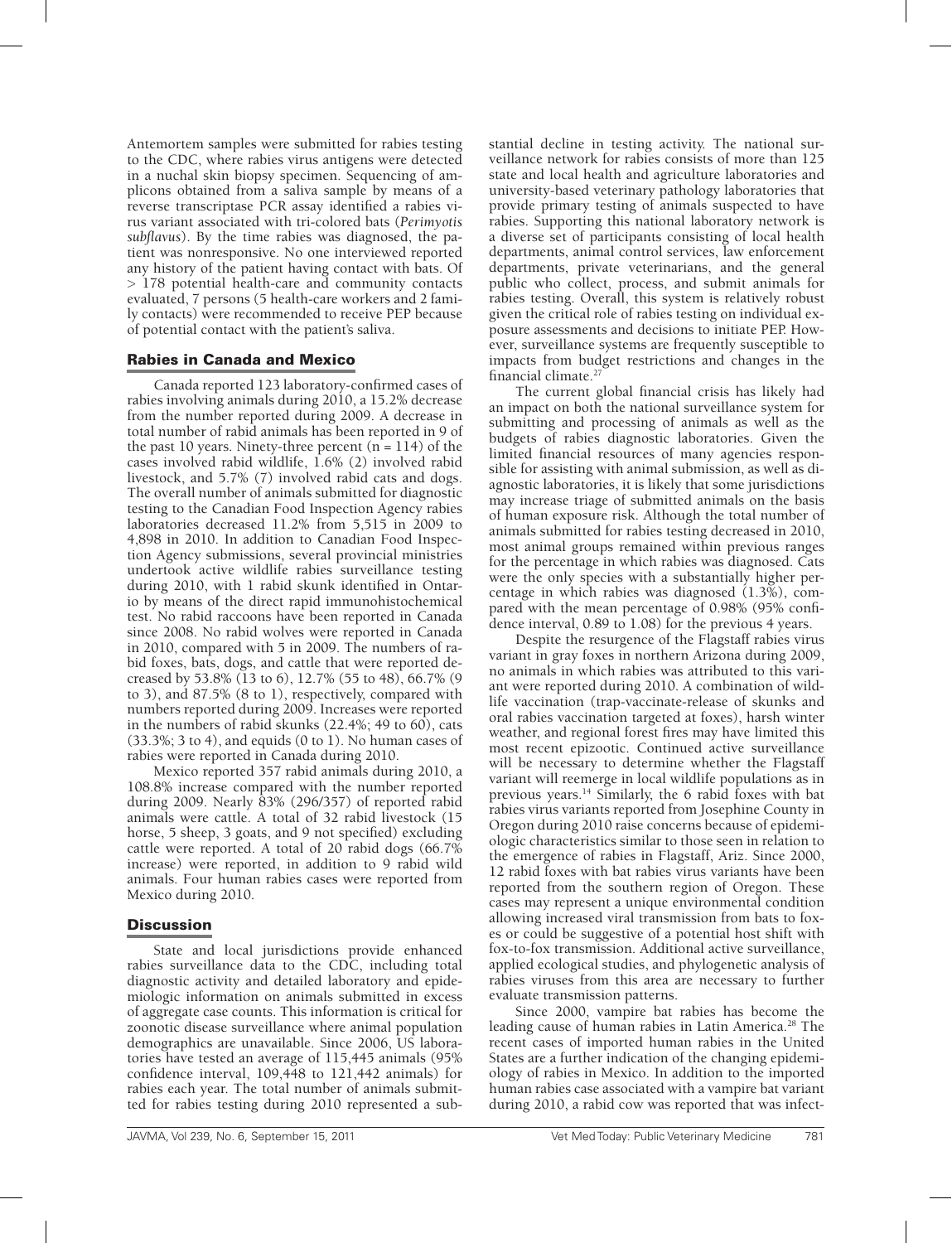ed with a confirmed vampire bat variant. This cow was imported into the United States in 2010 from Mexico and spent time on pasture before being transferred to a feedlot in northern Texas on January 13, 2010. The cow began showing signs of aggression and ambulatory instability on May 1 and rabies was diagnosed shortly afterwards.<sup>b</sup> Further investigations of the origin of the cow in Mexico were unsuccessful because of a lack of available documentation, although limited phylogenetic analysis of the isolate clustered with a lineage of vampire bat rabies viruses associated with the state of Tamaulipas in Mexico. Few cases of vampire bat rabies in imported cattle have been reported in the past; the most recent involved a Texas cow identified in 2008.

New research<sup>c</sup> suggests that, although currently restricted to Latin America, vampire bat ranges are expanding northward and that this northward expansion may be facilitated by climate change. The introduction of vampire bats in the southern United States would likely result in an increase in the number of human exposures and have an important impact on regional rabies virus transmission to cattle. Monitoring of rabies virus variants in bats and other species along the US-Mexico border as well as any rabid animals with a history of international movement will be critical to identifying any expansion of this important rabies reservoir. As this reservoir approaches the United States, traceability of livestock movement will be important to determine when domestic infections have occurred in cattle.<sup>29</sup>

Twenty-nine cases of human rabies have been reported in the United States since 2001, including the 2 cases reported in 2010 and 1 case reported during the first half of 2011. Eight of these 29  $(27.6%)$  individuals were infected outside the continental United States (7 abroad and 1 in Puerto Rico). In the United States, most imported rabies virus infections that occurred in foreign countries where dog rabies is enzootic involved regional canine rabies virus variants, with the exceptions of the 2008 and 2010 human cases from Mexico, which were associated with bat rabies virus variants. The remaining 21 (72.4%) persons were infected with rabies virus variants indigenous to the United States. Phylogenetic analysis indicated that 15 of these 21 (71.4%) persons were infected with bat rabies virus variants. Epidemiologic investigations implicated a bat as the most likely source of exposure in 4 additional cases. Only 2 human rabies cases that have occurred in the United States since 2001 have not been associated with exposure to bats. In a 2003 Virginia case, the infective virus variant was typed as a raccoon rabies virus variant, and in a case reported during 2011, the source of the rabies virus was not identified. Excluding 4 human rabies cases associated with organ transplants and an arterial graft from a donor infected with bat rabies virus, there have been a total of 15 bat-associated human rabies cases since 2001. In 11 of the 15 (73.3%) cases, there was a report of a bite or direct contact with a bat (eg, waking to find a bat on the body or handling a bat with bare hands). Only 4 patients (27%) with bat-associated rabies reported no known exposure to a bat. In the absence of direct contact or a known bite, the most likely route of infection with rabies virus remains a bite that was ignored or went unnoticed during

an interaction with a bat. Although rabies infection of humans following exposure to bats remains a rare occurrence, the prevention of such infections remains an important public health concern.

Rabies should be included in the differential diagnosis for any patient with unexplained, acute, rapidly progressive encephalitis, especially in the presence of autonomic instability, dysphagia, hydrophobia, paresis, or parasthesia.30 If experimental treatment is to be considered, early diagnosis of rabies is critical. However, to date, no single course of treatment of rabies in humans has been documented to be efficacious after clinical signs of rabies are present. The documentation of a human case of abortive rabies virus infection continues to challenge preconceived notions of rabies as an invariably fatal disease as well as traditional guidelines for submitting samples for rabies testing. Clinicians treating possible cases of human rabies, indicated by acute, progressive infectious encephalitis, a compatible exposure history, and serologic evidence of a specific lyssavirus response, even in the absence of fulminant neurologic decline, should contact their state health department as soon as possible for consultation with the CDC.

#### 2011 Rabies Update

On May 6, 2011, the CDC was contacted by officials from the California Department of Public Health regarding a possible case of human rabies. The patient, an 8-year-old female, had been admitted to a local hospital on April 30 with suspected viral encephalitis following several days of malaise, sore throat, and abdominal pain. The next day, her condition deteriorated rapidly and she was intubated and transferred to a tertiary care center. Diagnostic testing performed by the California Viral and Rickettsial Disease Laboratory identified rabies virus–specific IgG and IgM in her serum. These results were confirmed by the CDC where rabies virus–specific IgG and IgM were also identified in CSF. The patient did not have a history of prior rabies vaccination. No rabies virus antigens or RNA were identified in a nuchal skin biopsy specimen or saliva samples collected over several days. The patient was treated by induction of a therapeutic coma and administration of antiviral medications according to the Milwaukee protocol.31 The patient began showing signs of improvement around May 15 and has been discharged from the hospital. The patient's family reported several potential exposure sources. She had fed a horse that died on the farm in November 2010. This horse was exhumed, but no rabies virus antigens were identified in CNS tissue. She had also had multiple cat bites from at least 2 cats in a feral cat population residing near her school. While the presence of bats was noted around the farm, no infestation was noted in the household, and no contact with a bat was reported. The lack of any isolated rabies virus in this case makes further analysis of exposure route speculative. Contact investigations identified 10 community members and 14 health-care workers who were recommended to receive PEP on the basis of potential exposure to the patient's saliva.

The lack of development of rabies virus neutralizing antibodies in this patient and her clinical signs